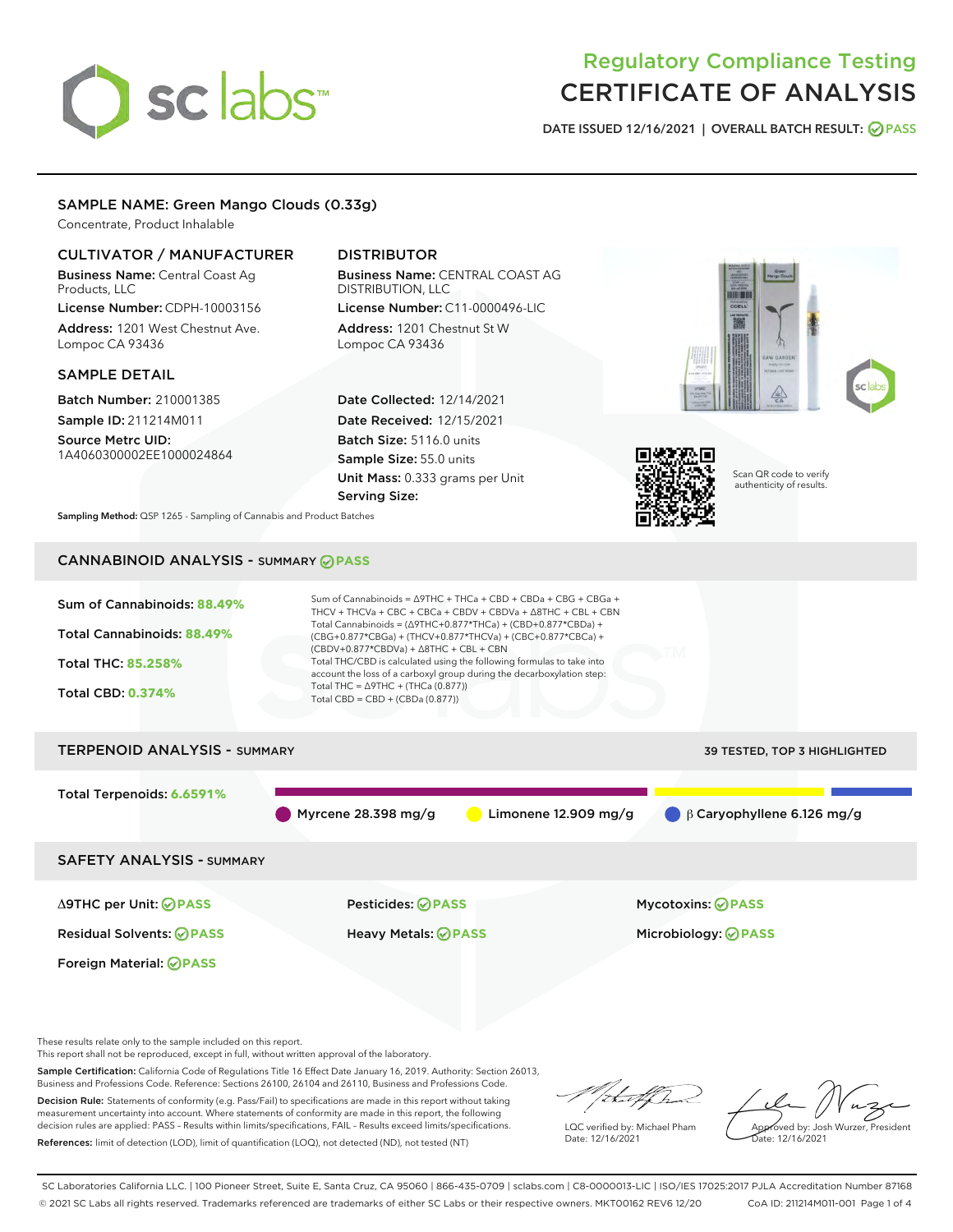



GREEN MANGO CLOUDS (0.33G) | DATE ISSUED 12/16/2021 | OVERALL BATCH RESULT: @ PASS

# CANNABINOID TEST RESULTS - 12/15/2021 2 PASS

Tested by high-performance liquid chromatography with diode-array detection (HPLC-DAD). **Method:** QSP 1157 - Analysis of Cannabinoids by HPLC-DAD

### TOTAL CANNABINOIDS: **88.49%**

Total Cannabinoids (Total THC) + (Total CBD) + (Total CBG) + (Total THCV) + (Total CBC) + (Total CBDV) + ∆8THC + CBL + CBN

TOTAL THC: **85.258%** Total THC (∆9THC+0.877\*THCa)

TOTAL CBD: **0.374%**

Total CBD (CBD+0.877\*CBDa)

TOTAL CBG: 2.245% Total CBG (CBG+0.877\*CBGa)

TOTAL THCV: 0.42% Total THCV (THCV+0.877\*THCVa)

TOTAL CBC: ND Total CBC (CBC+0.877\*CBCa)

TOTAL CBDV: ND Total CBDV (CBDV+0.877\*CBDVa)

| <b>COMPOUND</b>  | LOD/LOQ<br>(mg/g)          | <b>MEASUREMENT</b><br><b>UNCERTAINTY</b><br>(mg/g) | <b>RESULT</b><br>(mg/g) | <b>RESULT</b><br>(%) |
|------------------|----------------------------|----------------------------------------------------|-------------------------|----------------------|
| <b>A9THC</b>     | 0.06/0.26                  | ±29.329                                            | 852.58                  | 85.258               |
| <b>CBG</b>       | 0.06/0.19                  | ±0.885                                             | 22.45                   | 2.245                |
| <b>THCV</b>      | 0.1 / 0.2                  | ±0.21                                              | 4.2                     | 0.42                 |
| <b>CBD</b>       | 0.07/0.29                  | ±0.173                                             | 3.74                    | 0.374                |
| <b>CBN</b>       | 0.1/0.3                    | ±0.12                                              | 1.9                     | 0.19                 |
| $\triangle$ 8THC | 0.1/0.4                    | N/A                                                | <b>ND</b>               | <b>ND</b>            |
| <b>THCa</b>      | 0.05/0.14                  | N/A                                                | <b>ND</b>               | <b>ND</b>            |
| <b>THCVa</b>     | 0.07/0.20                  | N/A                                                | <b>ND</b>               | <b>ND</b>            |
| <b>CBDa</b>      | 0.02/0.19                  | N/A                                                | <b>ND</b>               | <b>ND</b>            |
| <b>CBDV</b>      | 0.04/0.15                  | N/A                                                | <b>ND</b>               | <b>ND</b>            |
| <b>CBDVa</b>     | 0.03/0.53                  | N/A                                                | <b>ND</b>               | <b>ND</b>            |
| <b>CBGa</b>      | 0.1 / 0.2                  | N/A                                                | <b>ND</b>               | <b>ND</b>            |
| <b>CBL</b>       | 0.06 / 0.24                | N/A                                                | <b>ND</b>               | <b>ND</b>            |
| <b>CBC</b>       | 0.2 / 0.5                  | N/A                                                | <b>ND</b>               | <b>ND</b>            |
| <b>CBCa</b>      | 0.07/0.28                  | N/A                                                | <b>ND</b>               | <b>ND</b>            |
|                  | <b>SUM OF CANNABINOIDS</b> |                                                    | 884.9 mg/g              | 88.49%               |

### **UNIT MASS: 0.333 grams per Unit**

| ∆9THC per Unit                        | 1120 per-package limit | 283.91 mg/unit | <b>PASS</b> |
|---------------------------------------|------------------------|----------------|-------------|
| <b>Total THC per Unit</b>             |                        | 283.91 mg/unit |             |
| <b>CBD per Unit</b>                   |                        | $1.25$ mg/unit |             |
| <b>Total CBD per Unit</b>             |                        | $1.25$ mg/unit |             |
| Sum of Cannabinoids<br>per Unit       |                        | 294.7 mg/unit  |             |
| <b>Total Cannabinoids</b><br>per Unit |                        | 294.6 mg/unit  |             |

| <b>COMPOUND</b>         | LOD/LOQ<br>(mg/g) | <b>MEASUREMENT</b><br><b>UNCERTAINTY</b><br>(mg/g) | <b>RESULT</b><br>(mg/g)                         | <b>RESULT</b><br>(%) |
|-------------------------|-------------------|----------------------------------------------------|-------------------------------------------------|----------------------|
| <b>Myrcene</b>          | 0.008 / 0.025     | ±0.3663                                            | 28.398                                          | 2.8398               |
| Limonene                | 0.005 / 0.016     | ±0.1846                                            | 12.909                                          | 1.2909               |
| $\beta$ Caryophyllene   | 0.004 / 0.012     | ±0.2181                                            | 6.126                                           | 0.6126               |
| Ocimene                 | 0.011 / 0.038     | ±0.1176                                            | 3.664                                           | 0.3664               |
| Linalool                | 0.009 / 0.032     | ±0.1248                                            | 3.285                                           | 0.3285               |
| $\alpha$ Pinene         | 0.005 / 0.017     | ±0.0271                                            | 3.148                                           | 0.3148               |
| $\beta$ Pinene          | 0.004 / 0.014     | ±0.0311                                            | 2.701                                           | 0.2701               |
| <b>Terpineol</b>        | 0.016 / 0.055     | ±0.1057                                            | 1.722                                           | 0.1722               |
| $\alpha$ Humulene       | 0.009 / 0.029     | ±0.0526                                            | 1.639                                           | 0.1639               |
| trans-ß-Farnesene       | 0.008 / 0.025     | ±0.0315                                            | 0.888                                           | 0.0888               |
| Fenchol                 | 0.010 / 0.034     | ±0.0322                                            | 0.832                                           | 0.0832               |
| Camphene                | 0.005 / 0.015     | ±0.0027                                            | 0.238                                           | 0.0238               |
| Terpinolene             | 0.008 / 0.026     | ±0.0042                                            | 0.207                                           | 0.0207               |
| <b>Borneol</b>          | 0.005 / 0.016     | ±0.0072                                            | 0.171                                           | 0.0171               |
| Guaiol                  | 0.009 / 0.030     | ±0.0066                                            | 0.140                                           | 0.0140               |
| Fenchone                | 0.009 / 0.028     | ±0.0032                                            | 0.110                                           | 0.0110               |
| Valencene               | 0.009 / 0.030     | ±0.0075                                            | 0.109                                           | 0.0109               |
| $\alpha$ Bisabolol      | 0.008 / 0.026     | ±0.0046                                            | 0.087                                           | 0.0087               |
| Nerolidol               | 0.009 / 0.028     | ±0.0040                                            | 0.063                                           | 0.0063               |
| Caryophyllene<br>Oxide  | 0.010 / 0.033     | ±0.0023                                            | 0.050                                           | 0.0050               |
| Citronellol             | 0.003 / 0.010     | ±0.0021                                            | 0.043                                           | 0.0043               |
| $\gamma$ Terpinene      | 0.006 / 0.018     | ±0.0004                                            | 0.025                                           | 0.0025               |
| Geraniol                | 0.002 / 0.007     | ±0.0009                                            | 0.021                                           | 0.0021               |
| Isoborneol              | 0.004 / 0.012     | ±0.0006                                            | 0.015                                           | 0.0015               |
| $\alpha$ Phellandrene   | 0.006 / 0.020     | N/A                                                | <loq< th=""><th><loq< th=""></loq<></th></loq<> | <loq< th=""></loq<>  |
| $\alpha$ Terpinene      | 0.005 / 0.017     | N/A                                                | <loq< th=""><th><loq< th=""></loq<></th></loq<> | <loq< th=""></loq<>  |
| Sabinene Hydrate        | 0.006 / 0.022     | N/A                                                | <loq< th=""><th><loq< th=""></loq<></th></loq<> | <loq< th=""></loq<>  |
| Sabinene                | 0.004 / 0.014     | N/A                                                | ND                                              | <b>ND</b>            |
| 3 Carene                | 0.005 / 0.018     | N/A                                                | ND                                              | <b>ND</b>            |
| p-Cymene                | 0.005 / 0.016     | N/A                                                | <b>ND</b>                                       | <b>ND</b>            |
| Eucalyptol              | 0.006 / 0.018     | N/A                                                | ND                                              | ND                   |
| (-)-Isopulegol          | 0.005 / 0.016     | N/A                                                | ND                                              | ND                   |
| Camphor                 | 0.006 / 0.019     | N/A                                                | ND                                              | ND                   |
| Menthol                 | 0.008 / 0.025     | N/A                                                | ND                                              | ND                   |
| Nerol                   | 0.003 / 0.011     | N/A                                                | ND                                              | ND                   |
| R-(+)-Pulegone          | 0.003 / 0.011     | N/A                                                | ND                                              | ND                   |
| <b>Geranyl Acetate</b>  | 0.004 / 0.014     | N/A                                                | ND                                              | ND                   |
| $\alpha$ Cedrene        | 0.005 / 0.016     | N/A                                                | ND                                              | ND                   |
| Cedrol                  | 0.008 / 0.027     | N/A                                                | ND                                              | ND                   |
| <b>TOTAL TERPENOIDS</b> |                   |                                                    | 66.591 mg/g                                     | 6.6591%              |

SC Laboratories California LLC. | 100 Pioneer Street, Suite E, Santa Cruz, CA 95060 | 866-435-0709 | sclabs.com | C8-0000013-LIC | ISO/IES 17025:2017 PJLA Accreditation Number 87168 © 2021 SC Labs all rights reserved. Trademarks referenced are trademarks of either SC Labs or their respective owners. MKT00162 REV6 12/20 CoA ID: 211214M011-001 Page 2 of 4

# TERPENOID TEST RESULTS - 12/16/2021

Terpene analysis utilizing gas chromatography-flame ionization detection (GC-FID). **Method:** QSP 1192 - Analysis of Terpenoids by GC-FID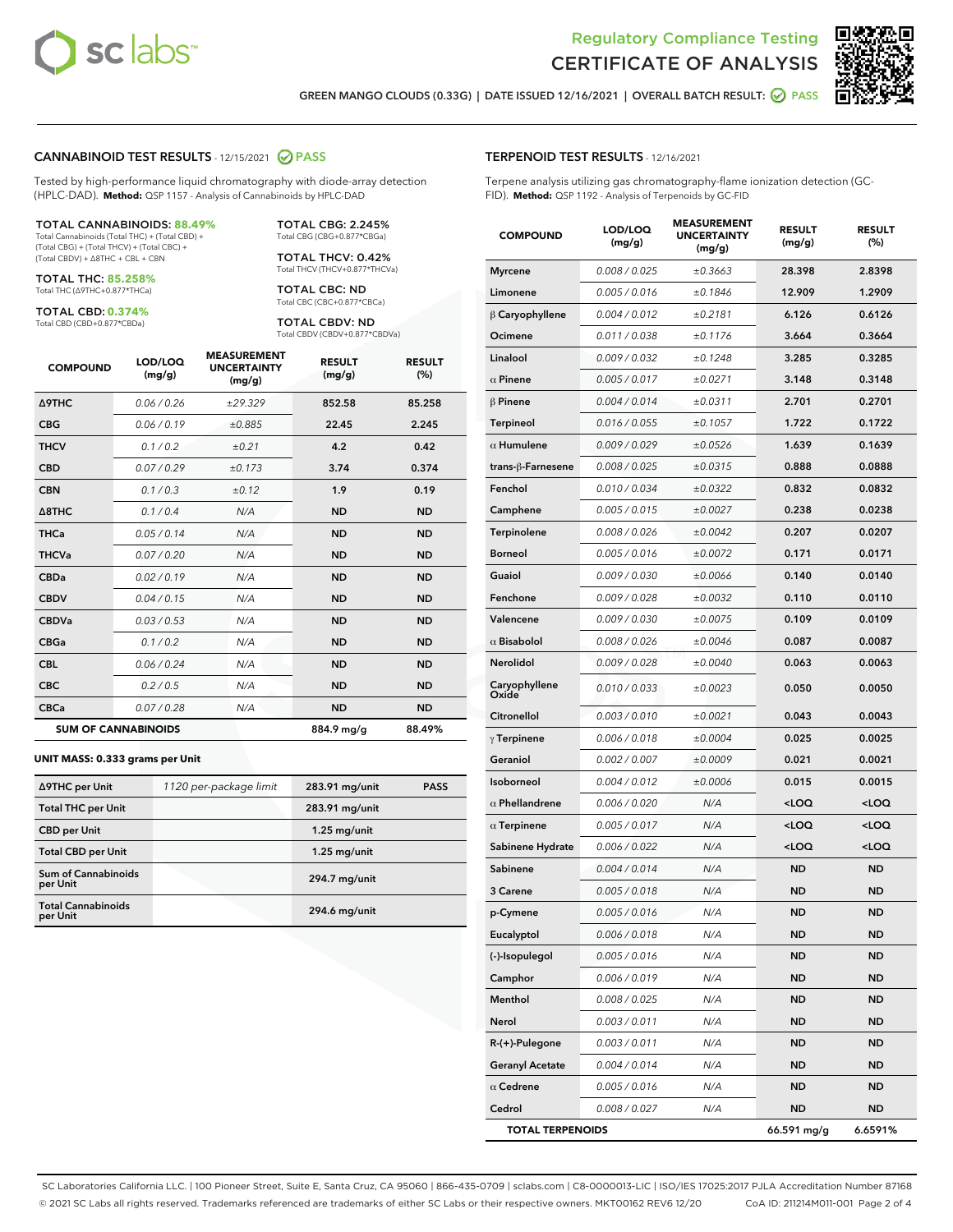



GREEN MANGO CLOUDS (0.33G) | DATE ISSUED 12/16/2021 | OVERALL BATCH RESULT: @ PASS

# CATEGORY 1 PESTICIDE TEST RESULTS - 12/16/2021 2 PASS

Pesticide and plant growth regulator analysis utilizing high-performance liquid chromatography-mass spectrometry (HPLC-MS) or gas chromatography-mass spectrometry (GC-MS). \*GC-MS utilized where indicated. **Method:** QSP 1212 - Analysis of Pesticides and Mycotoxins by LC-MS or QSP 1213 - Analysis of Pesticides by GC-MS

| <b>COMPOUND</b>             | LOD/LOQ<br>$(\mu g/g)$ | <b>ACTION</b><br><b>LIMIT</b><br>$(\mu q/q)$ | <b>MEASUREMENT</b><br><b>UNCERTAINTY</b><br>$(\mu g/g)$ | <b>RESULT</b><br>$(\mu g/g)$ | <b>RESULT</b> |
|-----------------------------|------------------------|----------------------------------------------|---------------------------------------------------------|------------------------------|---------------|
| Aldicarb                    | 0.03 / 0.08            | $\ge$ LOD                                    | N/A                                                     | <b>ND</b>                    | <b>PASS</b>   |
| Carbofuran                  | 0.02 / 0.05            | $\ge$ LOD                                    | N/A                                                     | <b>ND</b>                    | <b>PASS</b>   |
| Chlordane*                  | 0.03 / 0.08            | $\ge$ LOD                                    | N/A                                                     | <b>ND</b>                    | <b>PASS</b>   |
| Chlorfenapyr*               | 0.03/0.10              | $\ge$ LOD                                    | N/A                                                     | <b>ND</b>                    | <b>PASS</b>   |
| Chlorpyrifos                | 0.02 / 0.06            | $\ge$ LOD                                    | N/A                                                     | <b>ND</b>                    | <b>PASS</b>   |
| Coumaphos                   | 0.02 / 0.07            | $\ge$ LOD                                    | N/A                                                     | <b>ND</b>                    | <b>PASS</b>   |
| Daminozide                  | 0.02 / 0.07            | $\ge$ LOD                                    | N/A                                                     | <b>ND</b>                    | <b>PASS</b>   |
| <b>DDVP</b><br>(Dichlorvos) | 0.03/0.09              | $\ge$ LOD                                    | N/A                                                     | <b>ND</b>                    | <b>PASS</b>   |
| Dimethoate                  | 0.03 / 0.08            | $\ge$ LOD                                    | N/A                                                     | <b>ND</b>                    | <b>PASS</b>   |
| Ethoprop(hos)               | 0.03/0.10              | $\ge$ LOD                                    | N/A                                                     | <b>ND</b>                    | <b>PASS</b>   |
| Etofenprox                  | 0.02/0.06              | $>$ LOD                                      | N/A                                                     | <b>ND</b>                    | <b>PASS</b>   |
| Fenoxycarb                  | 0.03 / 0.08            | $\ge$ LOD                                    | N/A                                                     | <b>ND</b>                    | <b>PASS</b>   |
| Fipronil                    | 0.03/0.08              | $>$ LOD                                      | N/A                                                     | <b>ND</b>                    | <b>PASS</b>   |
| Imazalil                    | 0.02 / 0.06            | $\ge$ LOD                                    | N/A                                                     | <b>ND</b>                    | <b>PASS</b>   |
| Methiocarb                  | 0.02 / 0.07            | $\ge$ LOD                                    | N/A                                                     | <b>ND</b>                    | <b>PASS</b>   |
| Methyl<br>parathion         | 0.03/0.10              | $>$ LOD                                      | N/A                                                     | <b>ND</b>                    | <b>PASS</b>   |
| <b>Mevinphos</b>            | 0.03/0.09              | $>$ LOD                                      | N/A                                                     | <b>ND</b>                    | <b>PASS</b>   |
| Paclobutrazol               | 0.02 / 0.05            | $>$ LOD                                      | N/A                                                     | <b>ND</b>                    | <b>PASS</b>   |
| Propoxur                    | 0.03/0.09              | $\ge$ LOD                                    | N/A                                                     | <b>ND</b>                    | <b>PASS</b>   |
| Spiroxamine                 | 0.03 / 0.08            | $\ge$ LOD                                    | N/A                                                     | <b>ND</b>                    | <b>PASS</b>   |
| Thiacloprid                 | 0.03/0.10              | $\ge$ LOD                                    | N/A                                                     | <b>ND</b>                    | <b>PASS</b>   |

# CATEGORY 2 PESTICIDE TEST RESULTS - 12/16/2021 @ PASS

| <b>COMPOUND</b>          | LOD/LOO<br>$(\mu g/g)$ | <b>ACTION</b><br>LIMIT<br>$(\mu g/g)$ | <b>MEASUREMENT</b><br><b>UNCERTAINTY</b><br>$(\mu g/g)$ | <b>RESULT</b><br>$(\mu g/g)$ | <b>RESULT</b> |
|--------------------------|------------------------|---------------------------------------|---------------------------------------------------------|------------------------------|---------------|
| Abamectin                | 0.03/0.10              | 0.1                                   | N/A                                                     | <b>ND</b>                    | <b>PASS</b>   |
| Acephate                 | 0.02/0.07              | 0.1                                   | N/A                                                     | <b>ND</b>                    | <b>PASS</b>   |
| Acequinocyl              | 0.02/0.07              | 0.1                                   | N/A                                                     | <b>ND</b>                    | <b>PASS</b>   |
| Acetamiprid              | 0.02/0.05              | 0.1                                   | N/A                                                     | <b>ND</b>                    | <b>PASS</b>   |
| Azoxystrobin             | 0.02/0.07              | 0.1                                   | N/A                                                     | <b>ND</b>                    | <b>PASS</b>   |
| <b>Bifenazate</b>        | 0.01 / 0.04            | 0.1                                   | N/A                                                     | <b>ND</b>                    | <b>PASS</b>   |
| <b>Bifenthrin</b>        | 0.02 / 0.05            | 3                                     | N/A                                                     | <b>ND</b>                    | <b>PASS</b>   |
| <b>Boscalid</b>          | 0.03/0.09              | 0.1                                   | N/A                                                     | <b>ND</b>                    | <b>PASS</b>   |
| Captan                   | 0.19/0.57              | 0.7                                   | N/A                                                     | <b>ND</b>                    | <b>PASS</b>   |
| Carbaryl                 | 0.02/0.06              | 0.5                                   | N/A                                                     | <b>ND</b>                    | <b>PASS</b>   |
| Chlorantranilip-<br>role | 0.04/0.12              | 10                                    | N/A                                                     | <b>ND</b>                    | <b>PASS</b>   |
| Clofentezine             | 0.03/0.09              | 0.1                                   | N/A                                                     | <b>ND</b>                    | <b>PASS</b>   |

| <b>COMPOUND</b>               | LOD/LOQ<br>(µg/g) | <b>ACTION</b><br><b>LIMIT</b><br>(µg/g) | <b>MEASUREMENT</b><br><b>UNCERTAINTY</b><br>(µg/g) | <b>RESULT</b><br>(µg/g) | <b>RESULT</b> |
|-------------------------------|-------------------|-----------------------------------------|----------------------------------------------------|-------------------------|---------------|
| Cyfluthrin                    | 0.12 / 0.38       | $\overline{c}$                          | N/A                                                | <b>ND</b>               | <b>PASS</b>   |
| Cypermethrin                  | 0.11/0.32         | 1                                       | N/A                                                | <b>ND</b>               | <b>PASS</b>   |
| Diazinon                      | 0.02 / 0.05       | 0.1                                     | N/A                                                | <b>ND</b>               | <b>PASS</b>   |
| Dimethomorph                  | 0.03 / 0.09       | 2                                       | N/A                                                | <b>ND</b>               | <b>PASS</b>   |
| Etoxazole                     | 0.02 / 0.06       | 0.1                                     | N/A                                                | <b>ND</b>               | <b>PASS</b>   |
| Fenhexamid                    | 0.03 / 0.09       | 0.1                                     | N/A                                                | <b>ND</b>               | <b>PASS</b>   |
| Fenpyroximate                 | 0.02 / 0.06       | 0.1                                     | N/A                                                | <b>ND</b>               | <b>PASS</b>   |
| Flonicamid                    | 0.03 / 0.10       | 0.1                                     | N/A                                                | <b>ND</b>               | <b>PASS</b>   |
| Fludioxonil                   | 0.03 / 0.10       | 0.1                                     | N/A                                                | <b>ND</b>               | <b>PASS</b>   |
| Hexythiazox                   | 0.02 / 0.07       | 0.1                                     | N/A                                                | <b>ND</b>               | <b>PASS</b>   |
| Imidacloprid                  | 0.04 / 0.11       | 5                                       | N/A                                                | <b>ND</b>               | <b>PASS</b>   |
| Kresoxim-methyl               | 0.02 / 0.07       | 0.1                                     | N/A                                                | <b>ND</b>               | <b>PASS</b>   |
| Malathion                     | 0.03 / 0.09       | 0.5                                     | N/A                                                | <b>ND</b>               | <b>PASS</b>   |
| Metalaxyl                     | 0.02 / 0.07       | 2                                       | N/A                                                | <b>ND</b>               | <b>PASS</b>   |
| Methomyl                      | 0.03 / 0.10       | $\mathcal{I}$                           | N/A                                                | <b>ND</b>               | <b>PASS</b>   |
| Myclobutanil                  | 0.03 / 0.09       | 0.1                                     | N/A                                                | <b>ND</b>               | <b>PASS</b>   |
| Naled                         | 0.02 / 0.07       | 0.1                                     | N/A                                                | <b>ND</b>               | <b>PASS</b>   |
| Oxamyl                        | 0.04 / 0.11       | 0.5                                     | N/A                                                | <b>ND</b>               | <b>PASS</b>   |
| Pentachloronitro-<br>benzene* | 0.03 / 0.09       | 0.1                                     | N/A                                                | <b>ND</b>               | <b>PASS</b>   |
| Permethrin                    | 0.04 / 0.12       | 0.5                                     | N/A                                                | <b>ND</b>               | <b>PASS</b>   |
| Phosmet                       | 0.03 / 0.10       | 0.1                                     | N/A                                                | <b>ND</b>               | <b>PASS</b>   |
| Piperonylbu-<br>toxide        | 0.02 / 0.07       | 3                                       | N/A                                                | <b>ND</b>               | <b>PASS</b>   |
| Prallethrin                   | 0.03 / 0.08       | 0.1                                     | N/A                                                | <b>ND</b>               | <b>PASS</b>   |
| Propiconazole                 | 0.02 / 0.07       | 0.1                                     | N/A                                                | <b>ND</b>               | <b>PASS</b>   |
| Pyrethrins                    | 0.04 / 0.12       | 0.5                                     | N/A                                                | <b>ND</b>               | <b>PASS</b>   |
| Pyridaben                     | 0.02 / 0.07       | 0.1                                     | N/A                                                | <b>ND</b>               | <b>PASS</b>   |
| Spinetoram                    | 0.02 / 0.07       | 0.1                                     | N/A                                                | <b>ND</b>               | <b>PASS</b>   |
| Spinosad                      | 0.02 / 0.07       | 0.1                                     | N/A                                                | <b>ND</b>               | <b>PASS</b>   |
| Spiromesifen                  | 0.02 / 0.05       | 0.1                                     | N/A                                                | <b>ND</b>               | <b>PASS</b>   |
| Spirotetramat                 | 0.02 / 0.06       | 0.1                                     | N/A                                                | ND                      | <b>PASS</b>   |
| Tebuconazole                  | 0.02 / 0.07       | 0.1                                     | N/A                                                | <b>ND</b>               | <b>PASS</b>   |
| Thiamethoxam                  | 0.03 / 0.10       | 5                                       | N/A                                                | <b>ND</b>               | <b>PASS</b>   |
| Trifloxystrobin               | 0.03 / 0.08       | 0.1                                     | N/A                                                | <b>ND</b>               | <b>PASS</b>   |

SC Laboratories California LLC. | 100 Pioneer Street, Suite E, Santa Cruz, CA 95060 | 866-435-0709 | sclabs.com | C8-0000013-LIC | ISO/IES 17025:2017 PJLA Accreditation Number 87168 © 2021 SC Labs all rights reserved. Trademarks referenced are trademarks of either SC Labs or their respective owners. MKT00162 REV6 12/20 CoA ID: 211214M011-001 Page 3 of 4